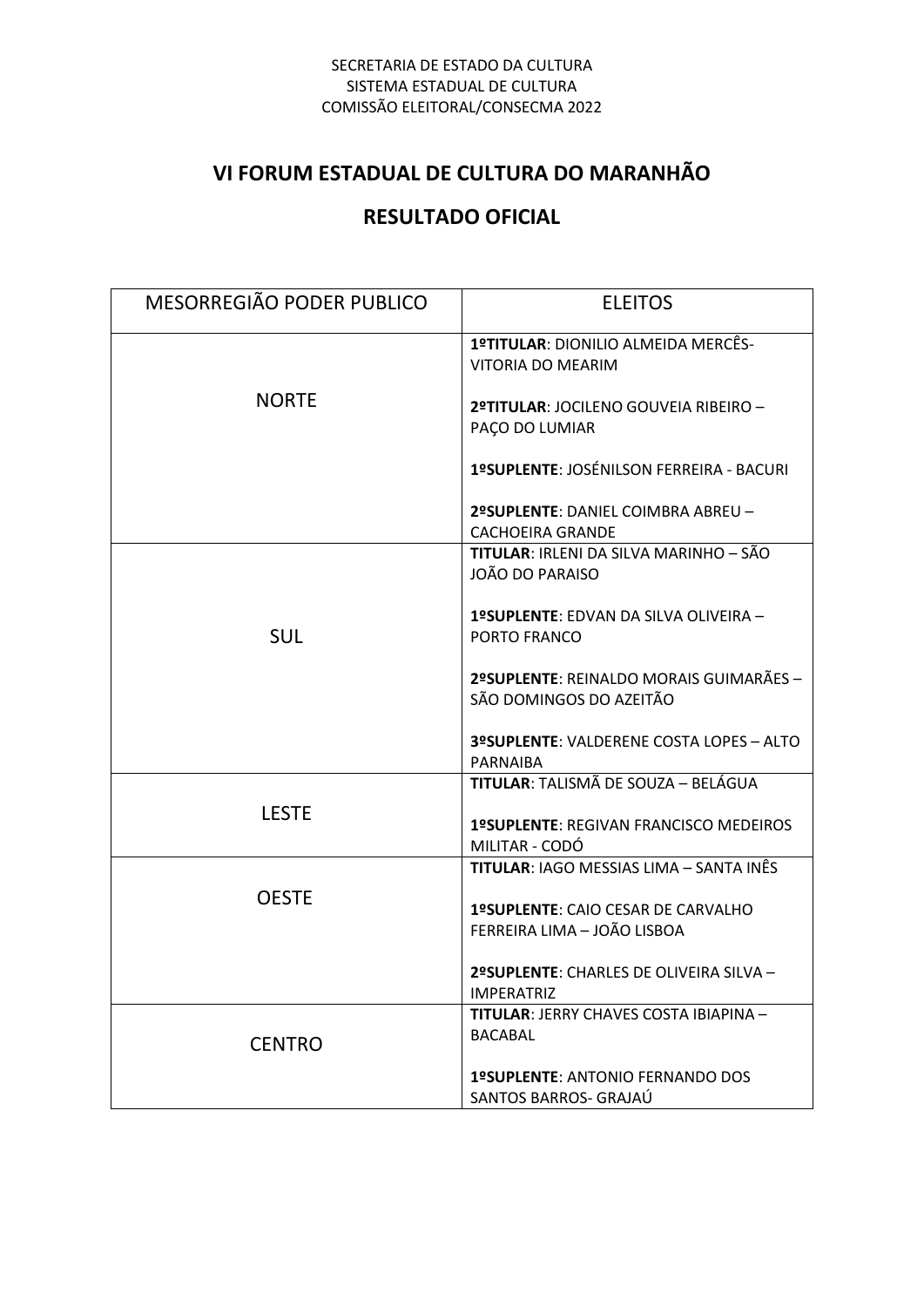### SECRETARIA DE ESTADO DA CULTURA SISTEMA ESTADUAL DE CULTURA COMISSÃO ELEITORAL/CONSECMA 2022

| MESORREGIÃO SOCIEDADE CIVIL | <b>ELEITOS</b>                                                 |
|-----------------------------|----------------------------------------------------------------|
| <b>NORTE</b>                | 1ºTITULAR: JOSÉ MARIA MARQUES FERREIRA -<br><b>BARRERINHAS</b> |
|                             | 2ºTITULAR: DANIEL LEMOS CERQUEIRA - SÃO<br><b>LUIS</b>         |
|                             | 1ºSUPLENTE: ANTÔNIO CARLOS PINHEIRO -<br><b>CURURUPU</b>       |
|                             | 2ºSUPLENTE: JEANDERSON DE SOUSA MAFRA -<br>SÃO LUIS            |
|                             | 3ºSUPLENTE: GILSON CESAR NUNES DE<br>OLIVEIRA - SÃO LUIS       |
| <b>SUL</b>                  | <b>TITULAR: JOSÉ CARLO DA SILVA - PORTO</b><br><b>FRANCO</b>   |
|                             | 1ºSUPLENTE: MARIA DA CONCEIÇÃO - PORTO<br><b>FRANCO</b>        |
|                             | 2ºSUPLENTE: SALOMÃO FERREIRA MOURÃO -<br>SÃO JOÃO DO PARAISO   |
| <b>LESTE</b>                | TITULAR: ELEILDA SANTOS CARVALHO -<br><b>URBANO SANTOS</b>     |
|                             | 1ºSUPLENTE: JOSÉ AUGUSTO SILVA SERRA -<br>CODÓ                 |
|                             | 2ºSUPLENTE: SELMA MARIA DA CONCEIÇÃO -<br>CODÓ                 |
| <b>OESTE</b>                | TITULAR: DOMINGOS ALVES DE ALMEIDA -<br><b>IMPERATRIZ</b>      |
|                             | 1ºSUPLENTE: EDILSON DA SILVA BRITO - SANTA<br><b>INÊS</b>      |
|                             | 2ºSUPLENTE: WEMERSON DE JESUS SALES -<br><b>BURITICUPU</b>     |
| <b>CENTRO</b>               | <b>TITULAR: JORGE LUIZ DA SILVA - SÃO MATEUS</b>               |
|                             | 1ºSUPLENTE: RICARDO TAMANINI - GRAJAÚ                          |
|                             | 2ºSUPLENTE: CLEONILDE ARAÚJO DE SOUSA                          |